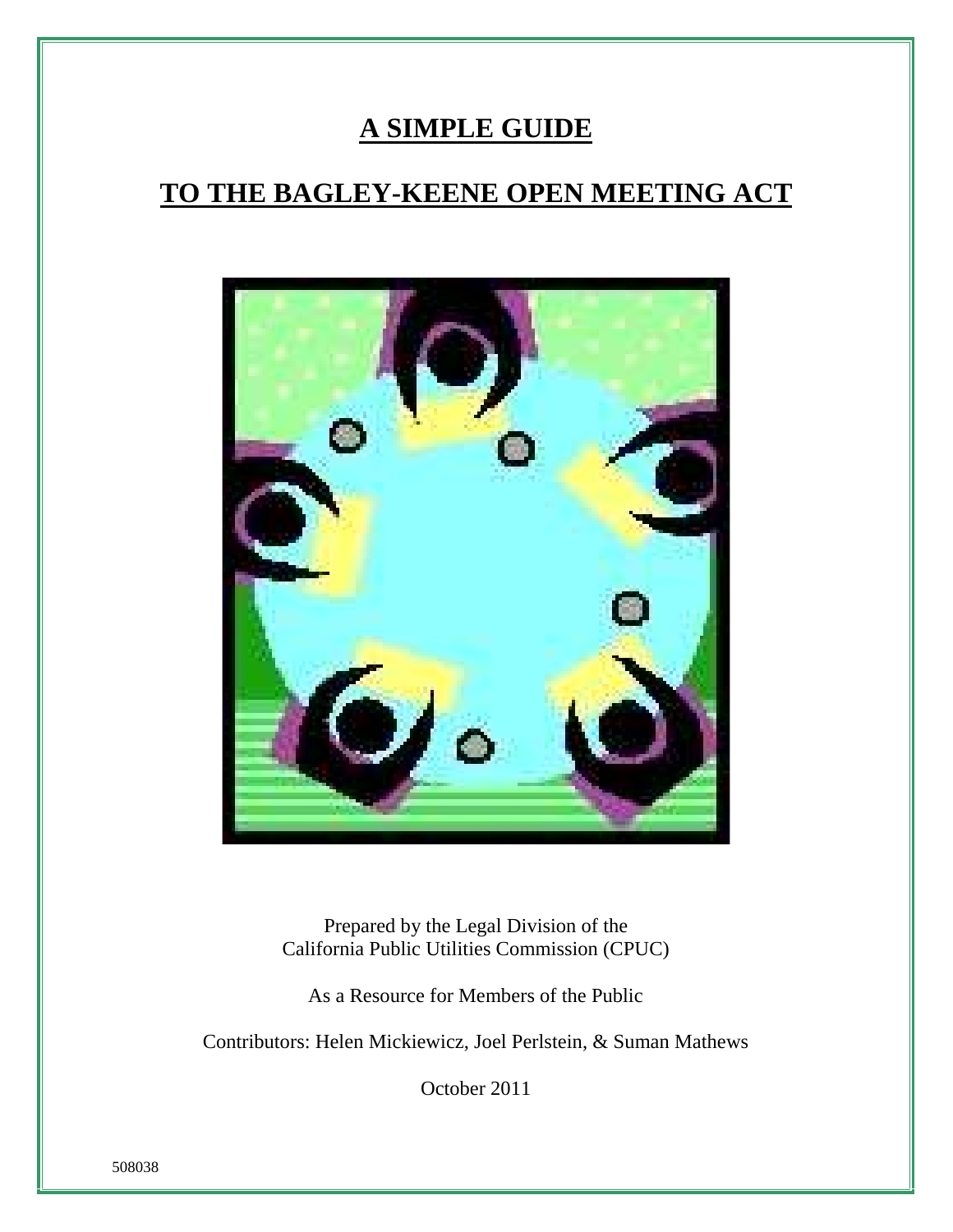# **I. The Bagley-Keene Open Meeting Act ("Act") is codified in the California Government Code, beginning at Section ("§") 11120.**

All references to sections in this Guide, not otherwise specified, are to sections in the Government Code.

# **II. Purpose of the Bagley-Keene Open Meeting Act**

The purpose of the Bagley-Keene Open Meeting Act is to ensure that public agencies conduct the people's business openly so that the public may observe and be informed. (§ 11120)

## **III. Applicability of the Act**

- **A. The Act applies to any "state body". (§ 11121)**
- **B. A state body is defined to include all of the following:**
	- 1. **Every state board, or commission, or similar multimember body of the state that is created by statute or required by law to conduct official meetings.**
		- (a) A "multimember body" is two or more people.
	- 2. **A board, commission, committee, or similar multimember body that exercises any authority of a state body delegated to it by that state body.**
	- 3. **An advisory board, advisory commission, advisory committee, advisory subcommittee, or similar multimember advisory body of a state body, if:**
		- (a) It was created by formal action of the state body or of any member of the state body, AND
		- (b) If the advisory board that was created consists of three or more people.
	- 4. If an advisory body created by formal action of another body has only two members, it is not covered by the Act.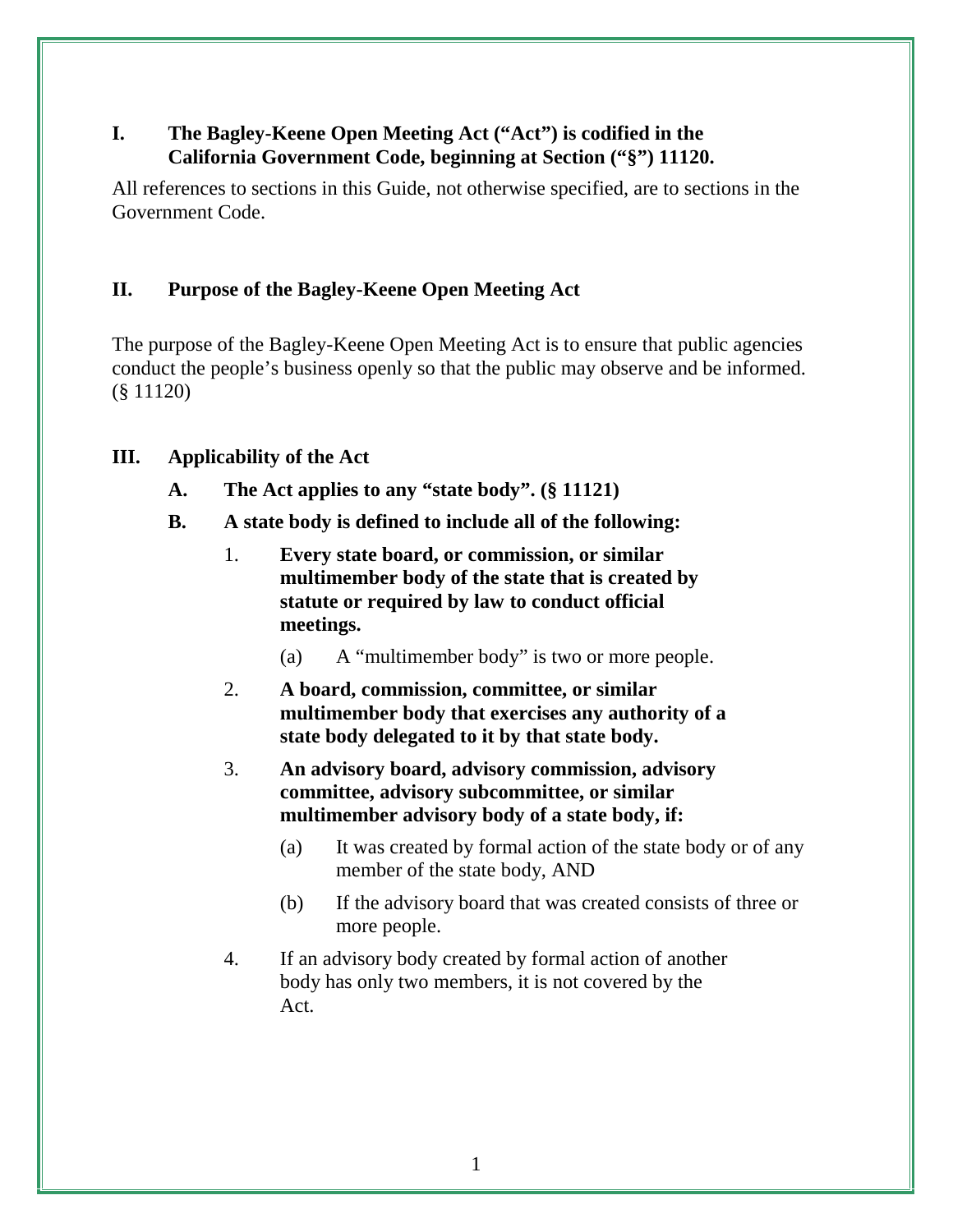## **IV. Meetings**

## **A. What is a meeting?**

- 1. A meeting occurs when a majority of the members of a state body gathers at the same time and place, or is joined electronically or telephonically, to
	- hear,
	- discuss, or
	- deliberate

about any item within the subject matter jurisdiction of the body. (§ 11122.5 (a))

- 2. *A meeting includes a gathering where a majority of the members of a state body are discussing, debating, or voting on issues or a gathering where they are merely receiving information.*
- 3. Certain gatherings are not considered meetings, even though a majority of the members of the state body are gathered at the same time and place.  $(\S 11122.5 (c))$ 
	- (a) So long as the members of the body do not discuss privately among themselves business of a specific nature that is within the jurisdiction of the agency, then the following are *not* "meetings":
		- (1) The attendance of a majority of the members of a state body at a conference or similar gathering open to the public that involves a discussion of issues of general interest to the public
		- (2) The attendance of a majority of the members of a state body at an open and publicized meeting organized to address a topic of state concern by a person or organization other than the state body
		- (3) The attendance of a majority of the members of a state body at an open and noticed meeting of another state body or of a legislative body of a local agency
		- (4) The attendance of a majority of the members of a state body at a purely social or ceremonial occasion
	- (b) The attendance of a majority of the members of a state body at an open and noticed meeting of a standing committee of that body, if the members of the state body who are not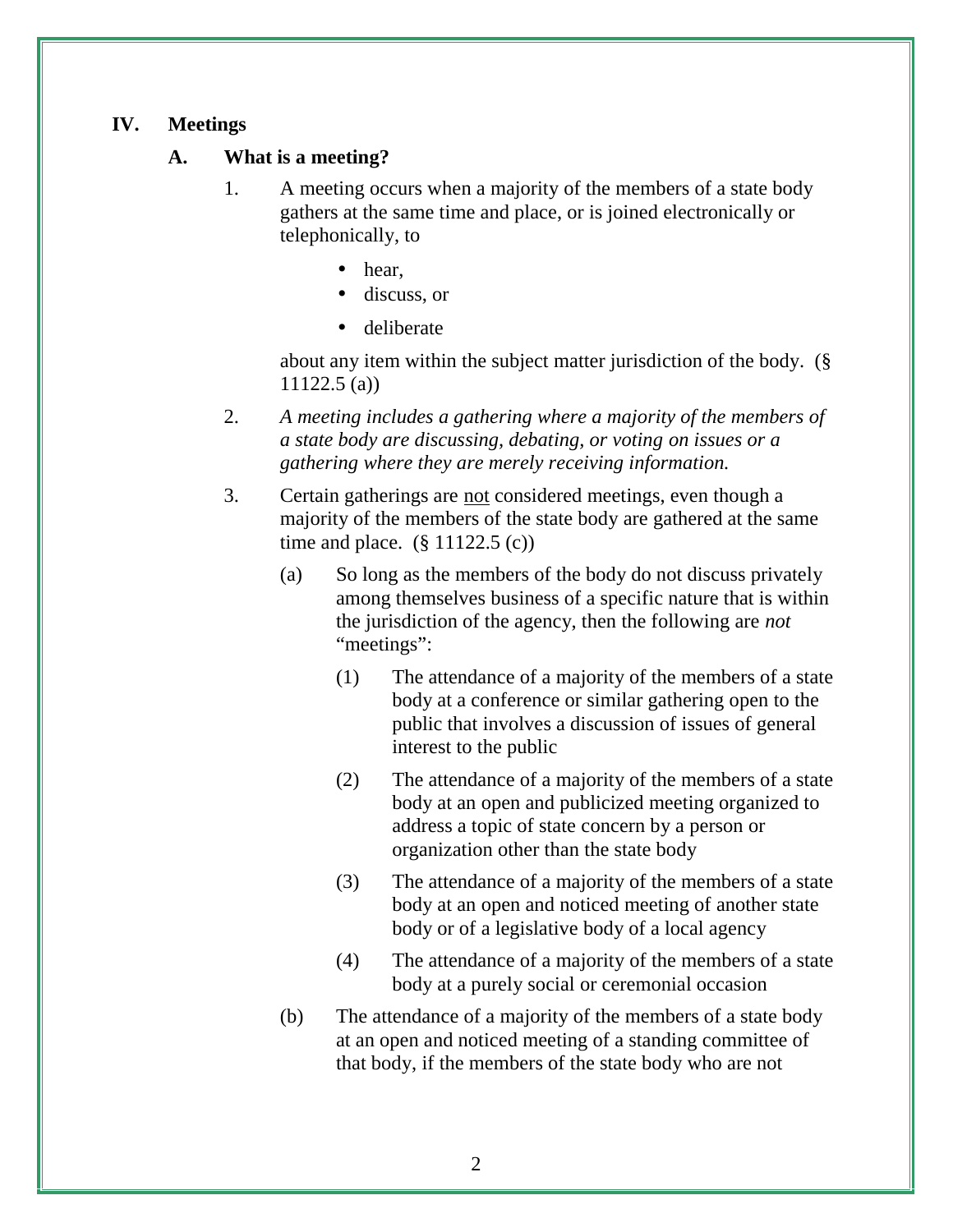members of the standing committee attend only as observers, also does not constitute a meeting.

#### **B. Serial meetings are prohibited.**

- 1. As amended in 2009, the Act expressly prohibits the use of serial meetings. A serial meeting occurs when a majority of the members of a state body use a series of communications of any kind, directly or through intermediaries, to -
	- discuss.
	- deliberate, or
	- take action

outside of a noticed meeting on any item of business within the jurisdiction of the body.  $(\S 11122.5(b)(1))$ 

- 2. However, the prohibition on serial meetings does not " "prevent an employee or official of a state agency from engaging in separate conversations or communications outside of a meeting authorized by this chapter with members of a [state] body in order to answer questions or provide information regarding a matter that is within the subject matter jurisdiction of the state agency, if that person does not communicate to members of the [state] body the comments or position of any other member or members of the [state] body." (§ 11122.5(b)(2))
- 3. Consistent with Paragraph 2 above, the Commission requests that parties meeting with a Commissioner's Office not reveal to any Commissioner's Office the thinking of any other Commissioner's Office about a matter that the Commission may vote on. Similarly, parties meeting with a Commissioner's Office should not provide that Office with any information of anticipated votes of other Commissioners. The term "Commissioner's Office" here refers to a Commissioner together with that Commissioner's personal staff (e.g., personal advisors and chief of staff).
- 4. The Act does, however, allow *serial* discussions outside of a publicly noticed meeting. of purely a procedural nature among a majority of the members of a state body, or their intermediaries.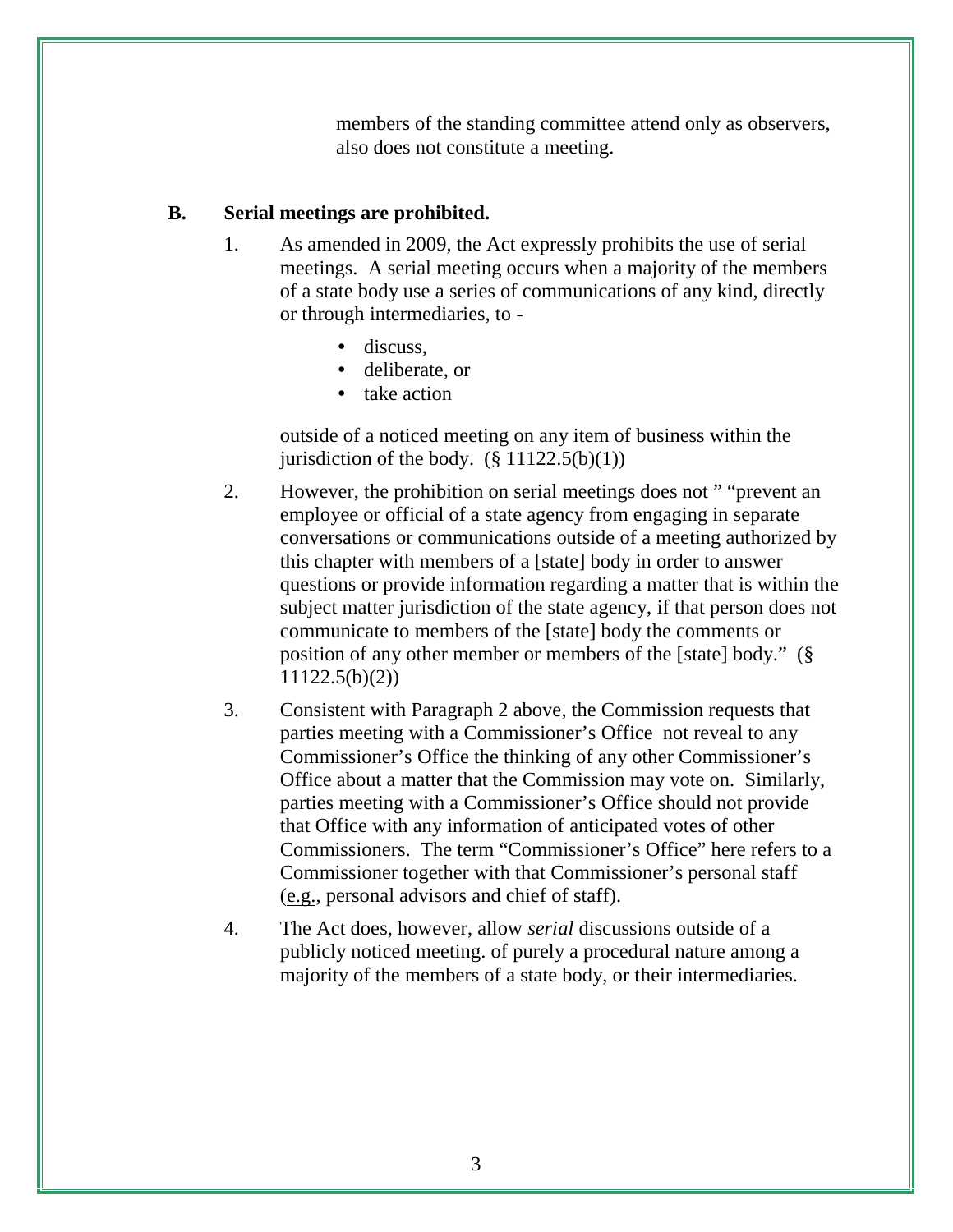## **V. All meetings require notice to the public.**

## **A. Basic Requirements**

- 1. The notice and agenda provisions require state bodies to provide notice of their meetings to any person who requests that notice in writing. (§11125(a))
- 2. The notice of a meeting must include a specific agenda for the meeting.
- 3. Notice of a meeting must be given to the public at least 10 days before the meeting. In addition, notice must be made available on the Internet at least 10 days before the meeting. The "notice" must include the name, address, and telephone number of a person who can provide further information prior to the meeting.
- 4. The written notice also must include the address of the Internet site where notices required by the Act are made available.
- 5. The notice of a meeting does not need to include a list of speakers expected to appear at the meeting.

# **B. All meetings require an agenda.**

- 1. *Agenda requirements*
	- (a) The agenda must contain a brief description of the items of business to be transacted or discussed in open or closed session. (§ 11125(b))
- 2. *How specific or broad do agenda items have to be?*
	- (a) A brief general description of an item generally does not need to exceed 20 words.
		- (1) However, the agenda items should be drafted to provide interested members of the public with enough information to allow them to decide whether to attend the meeting or to participate in that particular agenda item.
- 3. *Can items be added to the agenda within the 10-day notice period?*
	- (a) Items can be added to the agenda within the 10-day notice period in either of the following situations:
		- (1) A majority of the state body first votes that an emergency situation exists  $(\S 11125.3(a)(1)),$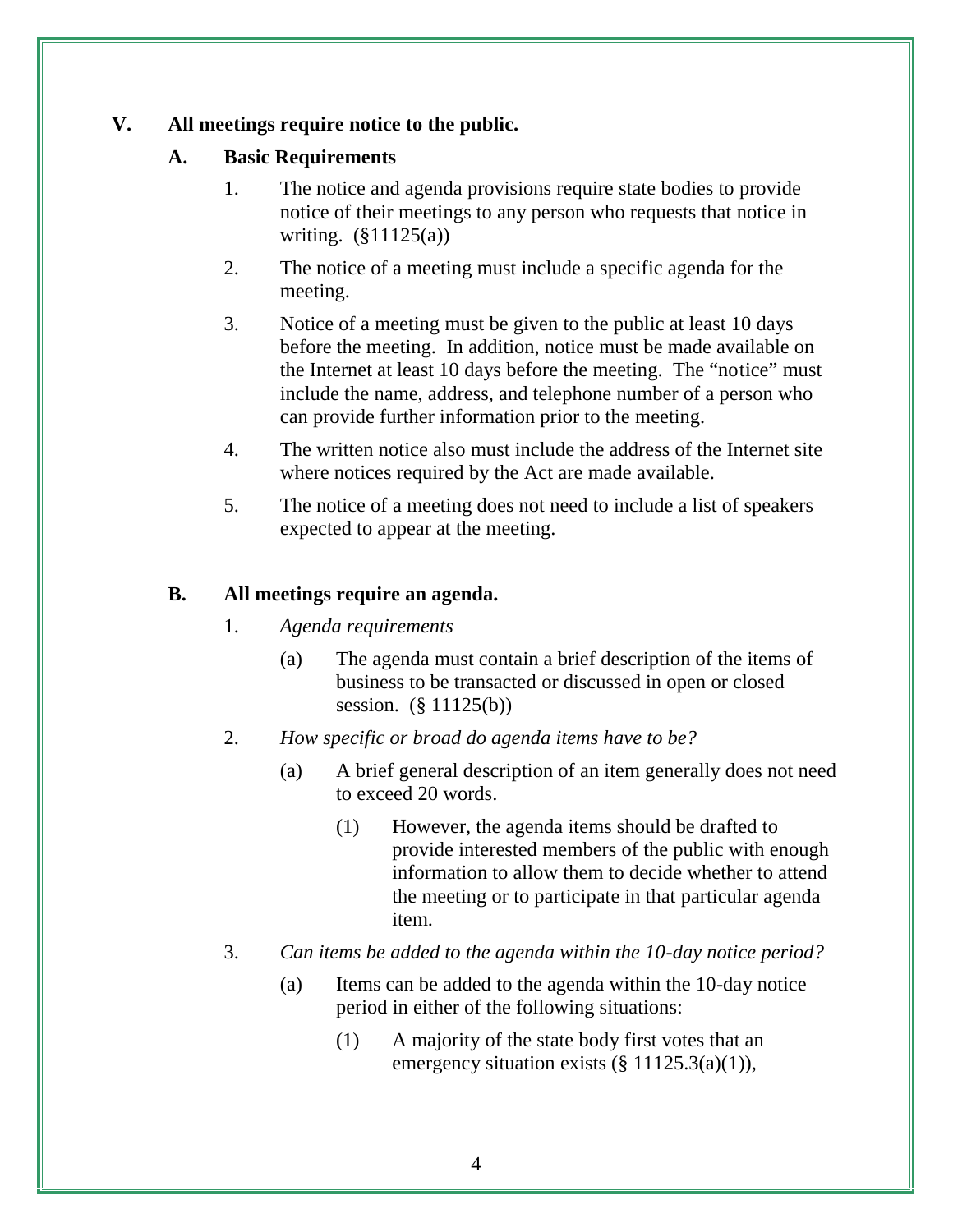An "emergency situation" is defined as either of the following:

> a) work stoppage or other activity that severely impairs public health or safety, or both.  $(\S 11125.5(b)(1))$

b) crippling disaster that severely impairs public health or safety, or both. (§ 11125.5(b)(2))

(2) The state body determines that there is a need for immediate action and that the need for action came to the attention of the state body after the agenda was posted (§ 11125.3(a)(2)).

> a) Two-thirds of the members of the state body must vote in favor of this determination, or if two-thirds of the state body members are not present, then the vote must be unanimous. .  $(\S 11125.3(a)(2))$

- (b) Notice must be given to members of the state body and to national wire services no later than 48 hours prior to the meeting. (§ 11125.3(b))
- (c) Changes made to the agenda under this section must also be posted on the Internet as soon as practicable.  $(\S 11125.3(a)(b))$
- 4. *Can a state body address items raised by the public at a meeting?*
	- (a) The state body cannot act on a matter raised by a member of the public unless it is on the agenda for that meeting. The state body can schedule issues raised by the public for consideration at future meetings.

#### **C. Special requirements for meetings held by videoconference or teleconference.**

- 1. *Definition of a teleconference*
	- (a) A teleconference includes any meeting in which members of the state body are at different locations and connected by electronic means, through either audio or both audio or video. (§ 11123(b)(2))
	- (b) Any meeting can be held by teleconference.  $(\S 11123(b)(1))$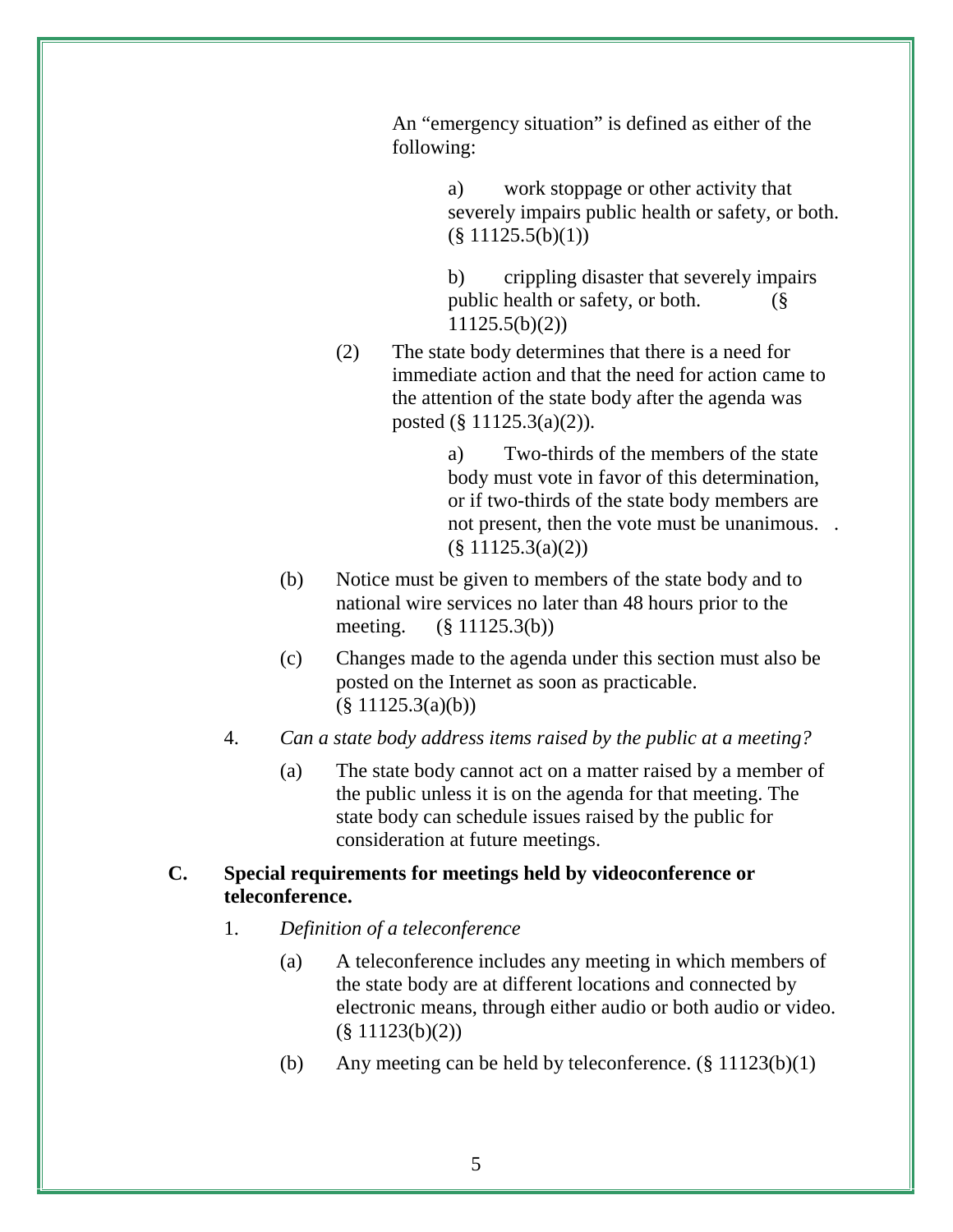- 2. *Requirements for a teleconference*(§ 11123(b))
	- (a) The portion of the teleconferenced meeting that is required to be open to the public must be audible to the public at the location specified in the notice of the meeting
	- (b) The state body must post agendas at all teleconference locations and conduct teleconference meetings in a manner that protects the rights of any party or member of the public appearing before the state body
	- (c) Each teleconference location must be identified in the notice and agenda of the meeting
	- (d) Each teleconference location must be accessible to the public
	- (e) The agenda must provide an opportunity for members of the public to address the state body directly on each agenda item (as further discussed below) at each teleconference location.
	- (f) All votes taken during a teleconferenced meeting must be by roll call
	- (g) At least one member of the state body must be physically present at the location specified in the notice of the meeting.

## **VI. Rights of the public**

## **A. Rights of the public to access records**

- 1. When a state body, or a member of the body. provides written material relating to a matter on the agenda of a public meeting to a majority of the body, either before or during a meeting, those materials must be made available to the public at the meeting, unless they are confidential.
- 2. Written materials provided to a majority of the state body by other persons relating to a matter on the agenda must be made available to the public after the meeting, unless they are confidential*.*
- 3. Any such disclosable records must be made available to the public upon request without delay
- 4. Any such disclosable records must be made available in appropriate alternative formats, as required by Section 202 of the Americans with Disabilities Act of 1990 and the implementing federal regulations, upon request by a person with a disability.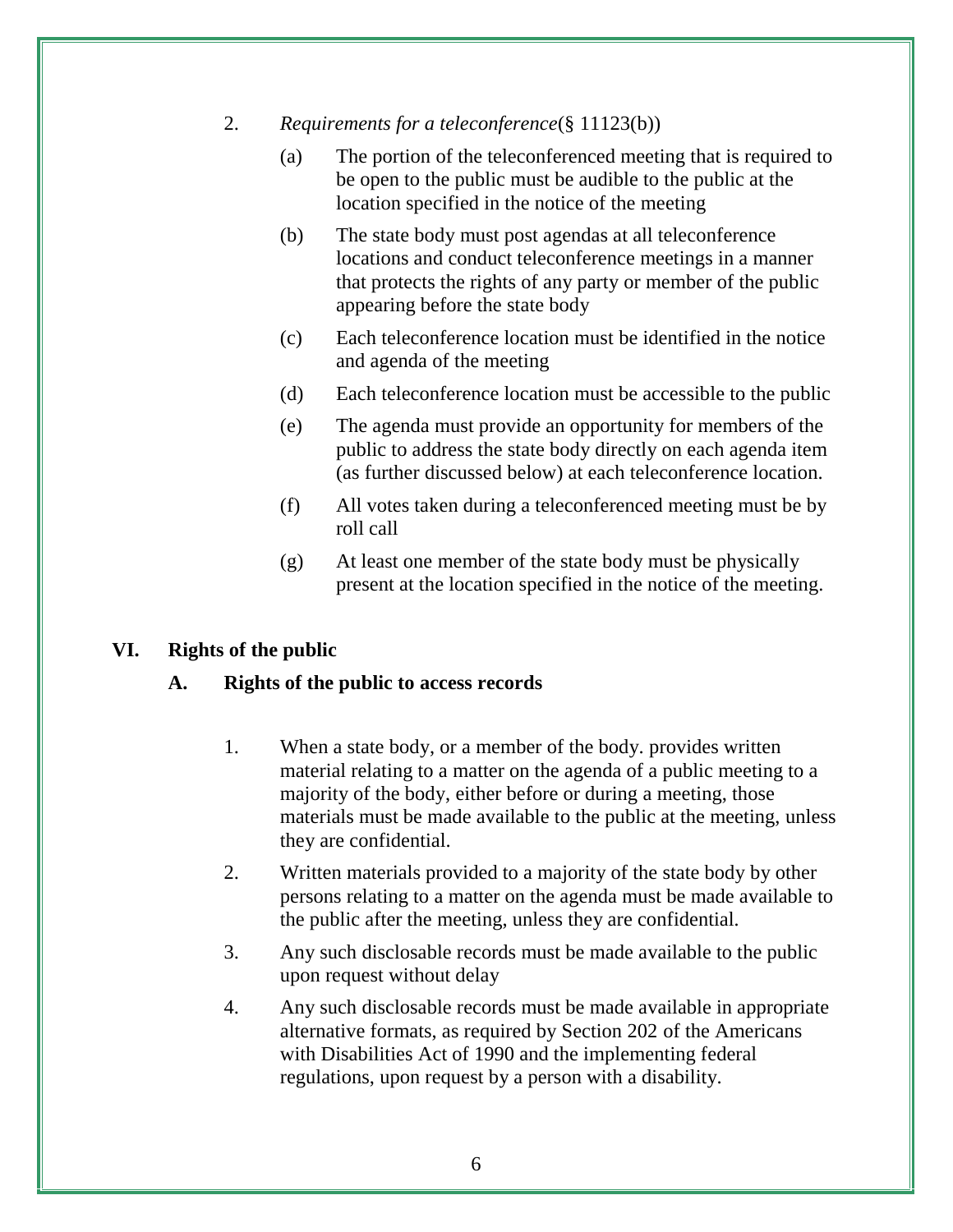#### **B. Rights of the public to speak at a meeting.**

- 1*. The state body must provide an opportunity for members of the public to directly address the state body on any agenda item before or during the state body's discussion or consideration of the item. (§ 11125.7(a))*
- 2*.* Members of the public do not have a right to speak on agenda items that involve decisions of the Public Utilities Commission regarding adjudicatory hearings.  $(\S 11125.7(g))$

Adjudicatory hearings are hearings that are held in enforcement cases, and in complaint cases that do not challenge the reasonableness of any rates or charges of a public utility. (Pub. Util. Code § 1701.1(c)(2))

#### **VII. Closed Sessions**

- **A. Certain statutes authorize the Commission to hold closed sessions in a number of specific circumstances.**
- **B. The Commission most frequently holds closed sessions in three of these circumstances.**
	- 1. *The Act provides that state bodies may meet in closed session to discuss "pending litigation" with legal counsel. (§ 11126(e)(1))*
		- (a) The Act defines three different situations in which litigation is considered "pending":
			- (1) When an adjudicatory proceeding to which the state body is a party has been initiated formally before a court, another administrative agency, or an arbitrator  $(\S 11126(e)(2)(A))$ 
				- a) These items appear on the Commission's agenda as "existing litigation".
				- b) This category does *not* include adjudicatory proceedings to which the Commission has not yet become a party.
			- (2) When "in the opinion of the state body on the advice of its legal counsel, based on existing facts and circumstances, there is a significant exposure to litigation against the state body." (§  $11126(e)(2)(B)(i)$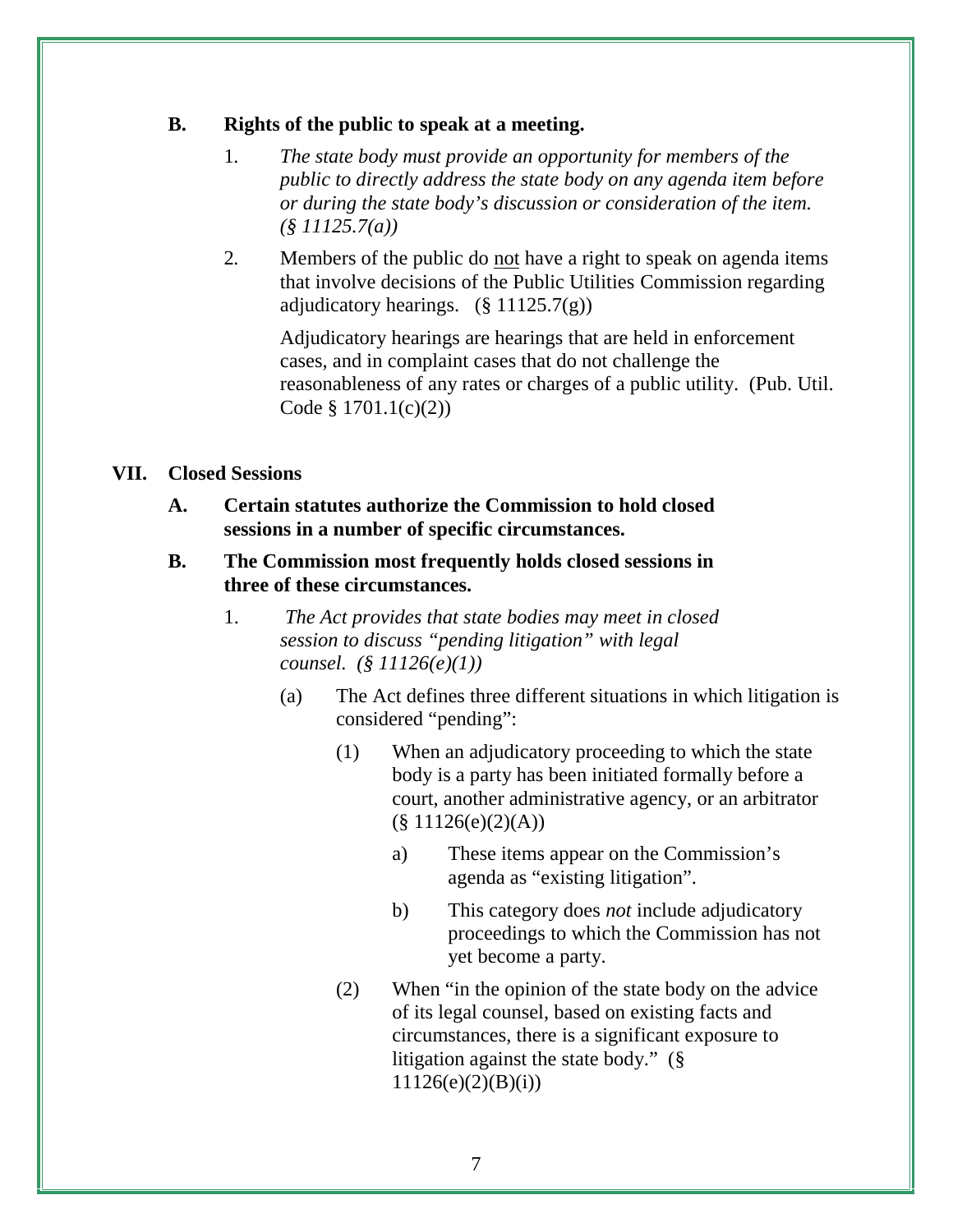These items appear on the Commission's agenda as "threatened litigation".

- (3) When "[b]ased on existing facts and circumstances, the state body has decided to initiate or is deciding whether to initiate litigation."  $(\S 11126(e)(2)(C)(i))$ 
	- a) These items appear on the Commission's agenda as "initiation of litigation".
	- b) Initiation of litigation includes situations in which the Commission is considering whether or not to intervene in litigation that has been formally filed, but in which the Commission is not yet a party.
- 2. *The Act provides that state bodies may meet in closed session to consider personnel issues. (§ 11126(a)(1))*
	- (a) Personnel issues are defined as situations in which the state body meets to:
		- (1) Consider the appointment, employment, evaluation of performance, or dismissal of a public employee, OR
		- (2) Hear complaints or charges brought against that employee by another person or employee, unless the employee requests a public hearing.
- 3. *The Public Utilities Code allows the Commission to meet in closed session for the purposes of a ratesetting deliberative meeting. (Pub. Util. Code § 1701.3(c))*
	- (a) A ratesetting deliberative meeting may be held concerning an item that is categorized as "ratesetting" as defined in Pub. Util. Code § 1701.1(c)(3) that has gone to hearing*.* In order to hold a closed session on such an item, there must be a ban on ex parte communications for a period specified in Pub. Util. Code § 1701.3(c) and the Commission's Rules of Practice and Procedure.